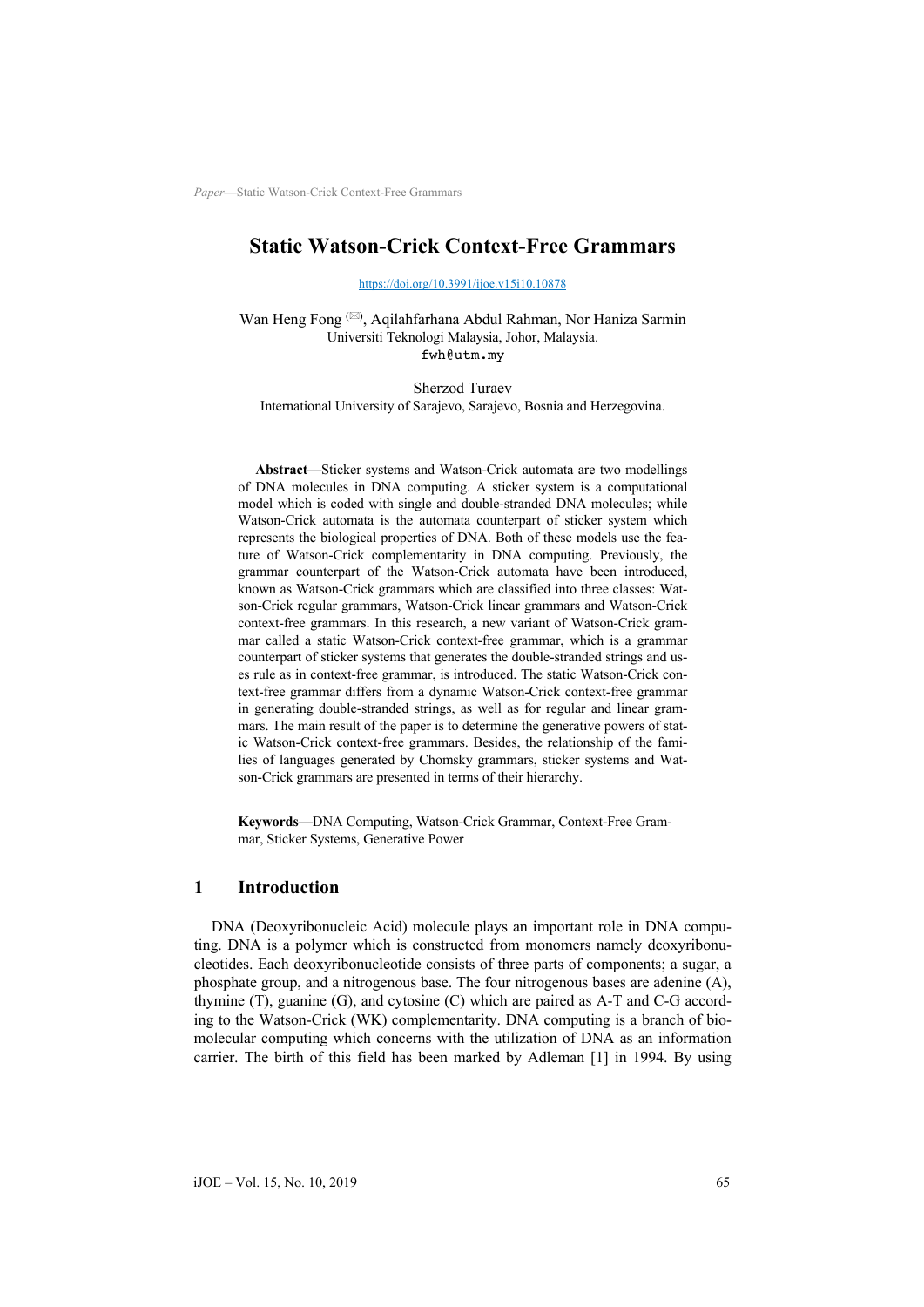DNA strands in his experiment, he was able to solve the Hamiltonian path problem for a simple graph with the sticker operation.

Sticker systems and Watson-Crick automata are DNA computing models which are based on different principles, but the complementarity relation do exist in a computation or derivation step. In 1998, sticker systems were introduced by Kari et al. [2] as language generating devices based on the sticking operation which is a model of techniques used by Adleman [1]. The operation starts from a finite set of axioms and then prolongs to the right of the generated sequences (single or double) symbols by using single-stranded strings, either to the upper or lower strands, therefore matching the sequence based on the complementarity relation. Some variants of sticker systems have been defined such as one-sided, regular, simple, simple one-sided and simple regular sticker systems [3]. In order to increase the generative power of sticker systems, some additional restrictions have been imposed such as by assigning an element of a monoid to the sticker operation [4], by introducing probabilistic sticker systems [5] and by including the presence of weight for the variant of sticker systems [6].

Watson-Crick automata was proposed by Freund et al. in 1997 [7] which is an extension of finite automata with the addition of two reading heads on double-stranded sequences. Some restrictions and extensions have been proposed on the basic model of Watson-Crick automata in order to achieve higher generative powers of Watson-Crick automata. Some variants of Watson-Crick automata have been proposed such as Watson-Crick transducers [8], Watson-Crick omega-automata [9] and weighted Watson-Crick automata [10].

On the other hand, formal language theory is a natural framework in formalizing and investigating DNA computing models. Grammars act as language generator, and besides grammar, automata are devices for defining language which work differently from the grammar. Historically, earlier grammar models introduced in DNA computing did not utilise Watson-Crick complementarity of DNA molecules [11, 12]. Following that, a grammar model that uses this feature has been proposed, known as Watson-Crick grammars which produce each stranded string independently [13]. In this research, a new variant of Watson-Crick grammars, called a static Watson-Crick context-free grammar is introduced as an analytical counterpart of sticker systems.

This paper is organized as follows: Section 1 introduces the background of the research. In Section 2, some necessary definitions and notations used in this research are presented. Next, the definition of Watson-Crick grammars, the concepts of sticker systems and Watson-Crick Chomsky normal form are discussed and shown in Section 3. In Section 4, the results on the static Watson-Crick context-free grammar with some of the generative powers are given.

In the next section, some preliminaries concepts which are used in this paper are stated.

## **2 Literature Review**

In the following section, some information on grammars, static Watson-Crick regular and linear grammars are stated. In this paper, the symbol  $\subseteq$  denotes the inclusion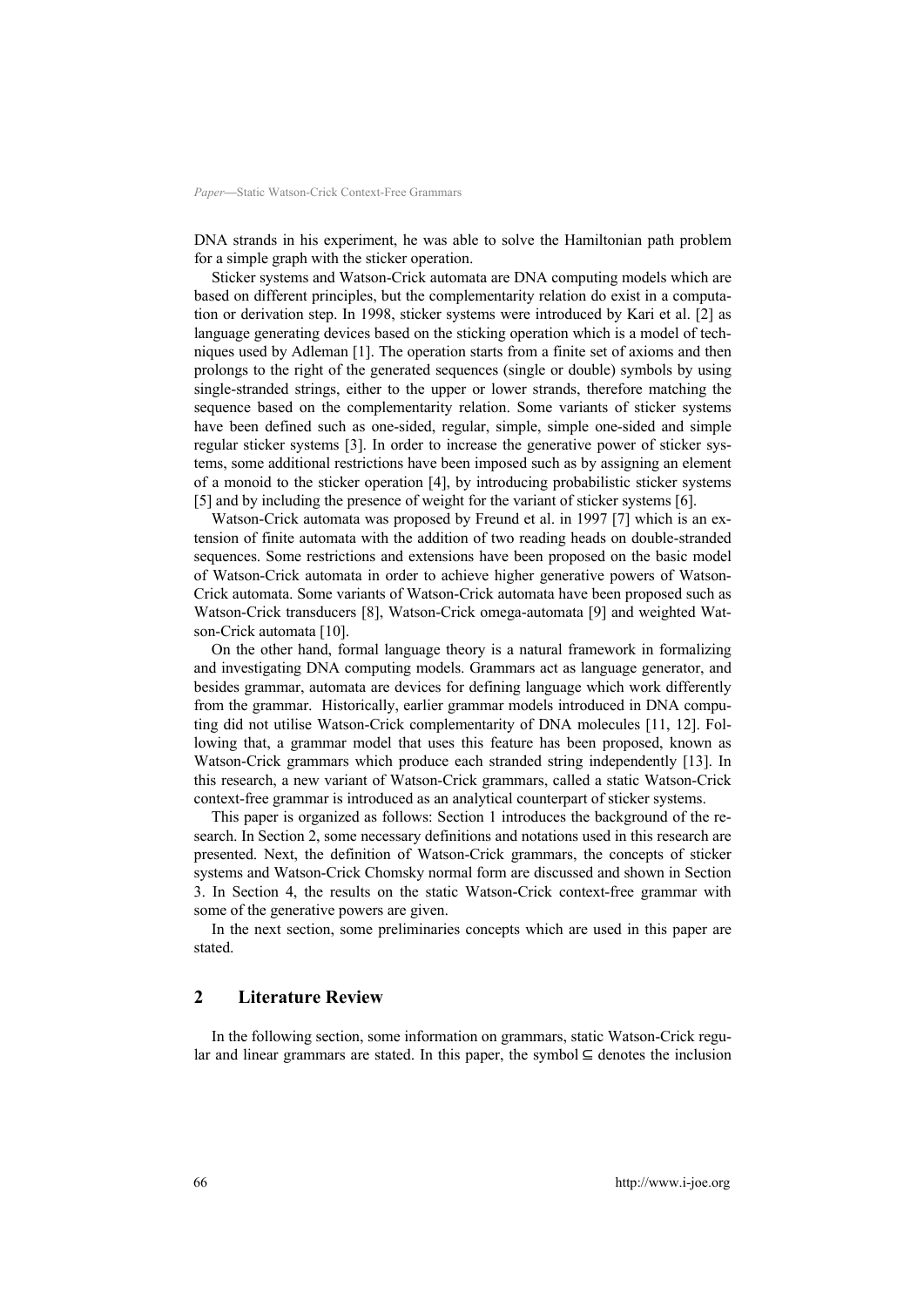while  $\subset$  denotes the strict (proper) inclusion. The membership of an element to a set is denoted by  $\in$ . Let T be a finite alphabet. Then,  $T^*$  is the set of all finite strings (words) over  $T$ . A string with no symbols, or we called it as empty string, is denoted by  $\lambda$ . The set  $T^*$  always contains  $\lambda$  and to exclude the empty string, the symbol  $T^+$  is defined as the set of all nonempty finite strings over T where  $T^+ = T^* - \{\lambda\}.$ 

In formal language theory, a grammar acts as a mechanism to describe languages mathematically; in other words, it acts as a language generator. A Chomsky grammar (sometimes simply called a grammar) is a set of rule formation for rewriting strings. Chomsky grammar is classified depending on their respective form of production rules. The definition of Chomsky grammar is stated as follows.

**Definition 1 [3]: Chomsky Grammar.** A Chomsky grammar is a quadruple  $G =$  $(N, T, S, P)$ , where N, T are disjoint alphabets,  $S \in N$  and P is a finite subset of  $(N \cup T)^*N(N \cup T)^* \times (N \cup T)^*.$ 

The Chomsky grammar is classified depending on their respective form of production rules. A grammar  $G = (N, T, S, P)$  is called:

- 1. context-sensitive, if each rule  $u \to v \in P$  has  $u = u_1 A u_2$ ,  $v = u_1 x u_2$ , for  $u_1, u_2 \in P$  $(N \cup T)^*$ ,  $A \in N$  and  $x \in (N \cup T)^+$ .
- 2. context-free, if each rule  $u \to v \in P$  has  $u \in N$ .
- 3. linear, if each rule  $u \to v \in P$  has  $u \in N$  and  $v \in T^* \cup T^*NT^*$ .
- 4. right-linear, if each rule  $u \to v \in P$  has  $u \in N$  and  $v \in T^* \cup T^*N$ .
- 5. left-linear, if each rule  $u \to v \in P$  has  $u \in N$  and  $v \in T^* \cup NT^*$ .
- 6. regular, if each rule  $u \to v \in P$  has  $u \in N$  and  $v \in T \cup TN \cup \{\lambda\}$ .

The family of languages generated by regular grammars is equal to the family of languages generated by the right- or left-linear grammars. The families of contextsensitive, context-free, linear and regular languages are denoted as **CS**, **CF**, **LIN** and **REG** respectively. Other than that, **RE** and **FIN** represent the family of recursive enumerable languages, i.e., arbitrary languages and finite language. Hence, the following strict inclusion holds for Chomsky hierarchy, where  $FIN \subset REG \subset LIN \subset$  $CF \subset CS \subset RE [3].$ 

Next, we recall the definition of static Watson-Crick regular and linear grammars. In this paper, we state only for static Watson-Crick right-linear grammars for the regular grammars since the definition is almost similar to left-linear grammars.

**Definition 2 [14] Static Watson-Crick right-linear grammar.** A static Watson-Crick right-linear grammar is a 5-tuple  $G = (N, T, \rho, S, P)$  where N, T are disjoint nonterminal and terminal alphabets respectively,  $\rho \subseteq T \times T$  is a symmetric relation (Watson-Crick complementarity),  $S \in N$  is a start symbol (axiom) and P is a finite set of production rules in the form of

1. 
$$
S \rightarrow \begin{bmatrix} u \\ v \end{bmatrix} \begin{pmatrix} x \\ y \end{pmatrix} A
$$
 where  $A \in N - \{S\}, \begin{bmatrix} u \\ v \end{bmatrix} \begin{pmatrix} x \\ y \end{pmatrix} \in R_\rho(T)$ ;  
\n7.  $A \rightarrow \begin{pmatrix} x \\ y \end{pmatrix} B$  where  $A, B \in N - \{S\}, \begin{pmatrix} x \\ y \end{pmatrix} \in LR_\rho^*(T)$ ; or  
\n8.  $A \rightarrow \begin{pmatrix} x \\ y \end{pmatrix} \begin{bmatrix} u \\ v \end{bmatrix}$  where  $A \in N - \{S\}, \begin{pmatrix} x \\ y \end{pmatrix} \begin{bmatrix} u \\ v \end{bmatrix} \in L_\rho(T)$ .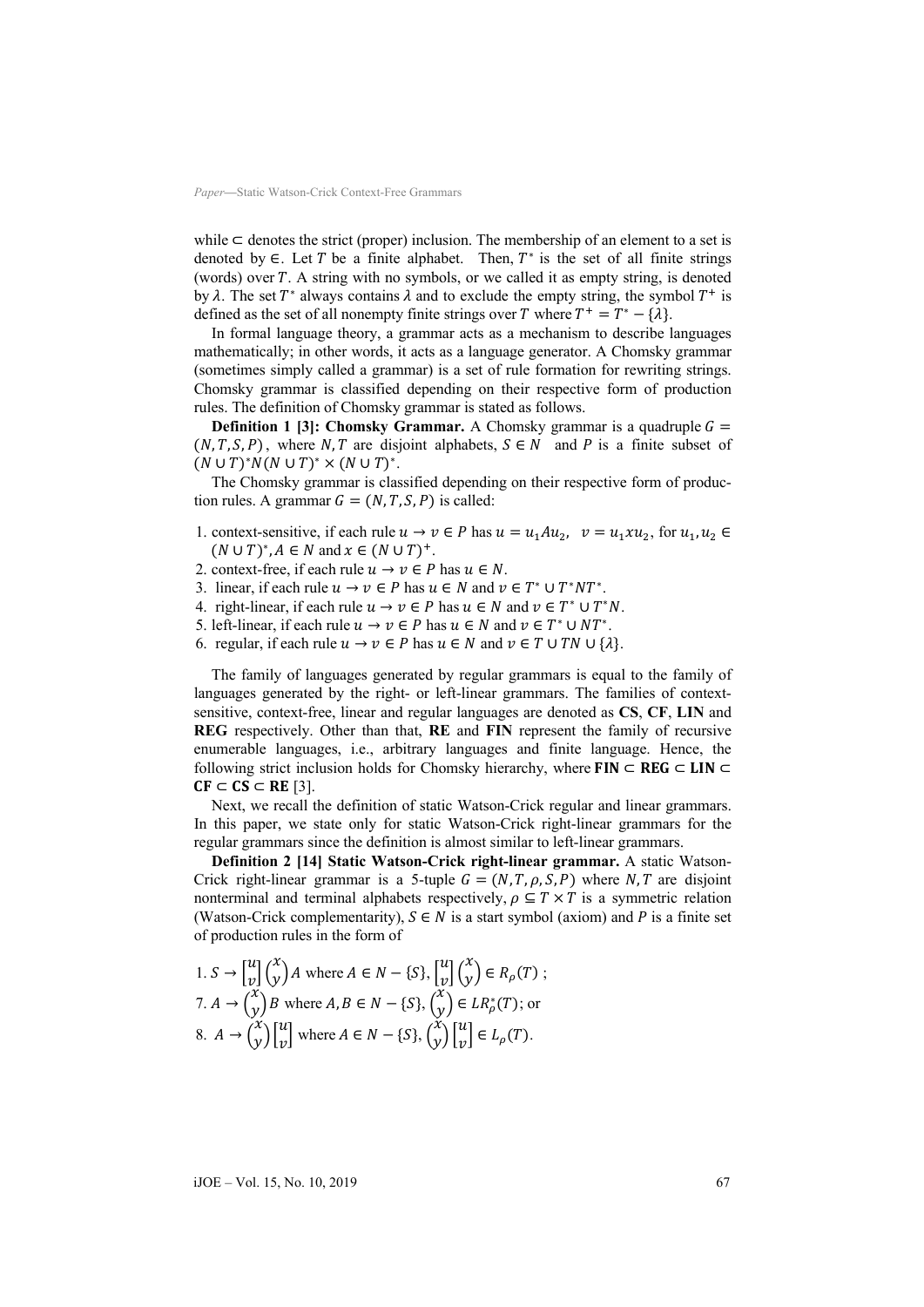**Definition 3 [15] Static Watson-Crick Linear Grammar.** A static Watson-Crick linear grammar is a 5-tuple  $G = (N, T, \rho, S, P)$  where N, T are disjoint nonterminal and terminal alphabets respectively,  $\rho \subseteq T \times T$  is a symmetric relation (Watson-Crick complementarity),  $S \in N$  is a start symbol (axiom) and P is a finite set of production rules in the form of

1. 
$$
S \rightarrow \begin{bmatrix} u_1 \\ v_1 \end{bmatrix} \begin{pmatrix} x_1 \\ y_1 \end{pmatrix} A \begin{pmatrix} x_2 \\ y_2 \end{pmatrix} \begin{bmatrix} u_2 \\ v_2 \end{bmatrix}
$$
 where  $A \in N - \{S\}$ ,  $\begin{bmatrix} u_1 \\ v_1 \end{bmatrix} \begin{pmatrix} x_1 \\ y_1 \end{pmatrix} \in R_\rho(T)$  and  $\begin{pmatrix} x_2 \\ y_2 \end{pmatrix} \begin{bmatrix} u_2 \\ v_2 \end{bmatrix} \in L_\rho(T)$ ;  
\n2.  $A \rightarrow \begin{pmatrix} x_1 \\ y_1 \end{pmatrix} B \begin{pmatrix} x_2 \\ y_2 \end{pmatrix}$  where  $A, B \in N - \{S\}$  and  $\begin{pmatrix} x_1 \\ y_1 \end{pmatrix}, \begin{pmatrix} x_2 \\ y_2 \end{pmatrix} \in LR_\rho^*(T)$ ; or  
\n3.  $A \rightarrow \begin{pmatrix} x_1 \\ y_1 \end{pmatrix}$  where  $A \in N - \{S\}$  and  $\begin{pmatrix} x_1 \\ y_1 \end{pmatrix} \in LR_\rho^*(T)$ .

In the next section, the concepts of sticker systems, the definition of Watson-Crick grammars and Watson-Crick Chomsky normal form are presented.

# **3 Methodology**

In this research, the static Watson-Crick context-free grammars are introduced by referring from the Watson-Crick grammars with some modifications and by using the concept of sticker systems. Besides, the generative power of these grammars are classified through comparison with the Chomsky hierarchy and Watson-Crick languages. In the following subsections, some information on sticker systems and Watson-Crick grammars are stated.

#### **3.1 Sticker Systems**

Let *V* be an alphabet and let  $\rho$  be a symmetric relation for  $\rho \subseteq V \times V$  over *V* (of complementarity). The symbol  $V^*$  represents a set of all strings which is composed of elements of V and the empty string denoted as  $\lambda$ , and  $V^+$  is the set  $V^* - {\lambda}$ . The set of all pairs of strings over *V* is denoted as  $\begin{pmatrix} V^* \\ V^* \end{pmatrix}$ . To represent DNA molecules as the string, the elements  $(x_1, x_2) \in V^* \times V^*$  are written in the form of  $\begin{pmatrix} x_1 \\ x_2 \end{pmatrix}$  $\begin{pmatrix} x_1 \\ x_2 \end{pmatrix} \in \begin{pmatrix} V^* \\ V^* \end{pmatrix}$ . The set  $WK_{\rho}(V) = \begin{bmatrix} V \\ V \end{bmatrix}_{\rho}^*$ where  $\begin{bmatrix} V \\ V \end{bmatrix}_{\rho} = \left\{ \begin{bmatrix} a \\ b \end{bmatrix} | a, b \in V, (a, b) \in \rho \right\}$  denotes the *Watson-Crick domain* which is associated to the alphabet  $V$  and the complementarity relation  $\rho$ . The elements  $\begin{bmatrix}W_1\\W_2\end{bmatrix}$  $\begin{bmatrix} W_1 \\ W_2 \end{bmatrix} \in WK_p(V)$  are called well-formed double-stranded sequences. The set of incomplete molecules is denoted as  $W_{\rho}(V) = L_{\rho}(V) \cup R_{\rho}(V) \cup$  $LR_{\rho}(V)$ , where

$$
L_{\rho}(V) = \left( \begin{pmatrix} \lambda \\ V^* \end{pmatrix} \cup \begin{pmatrix} V^* \\ \lambda \end{pmatrix} \right) \begin{bmatrix} V \\ V \end{bmatrix}_{\rho}^*
$$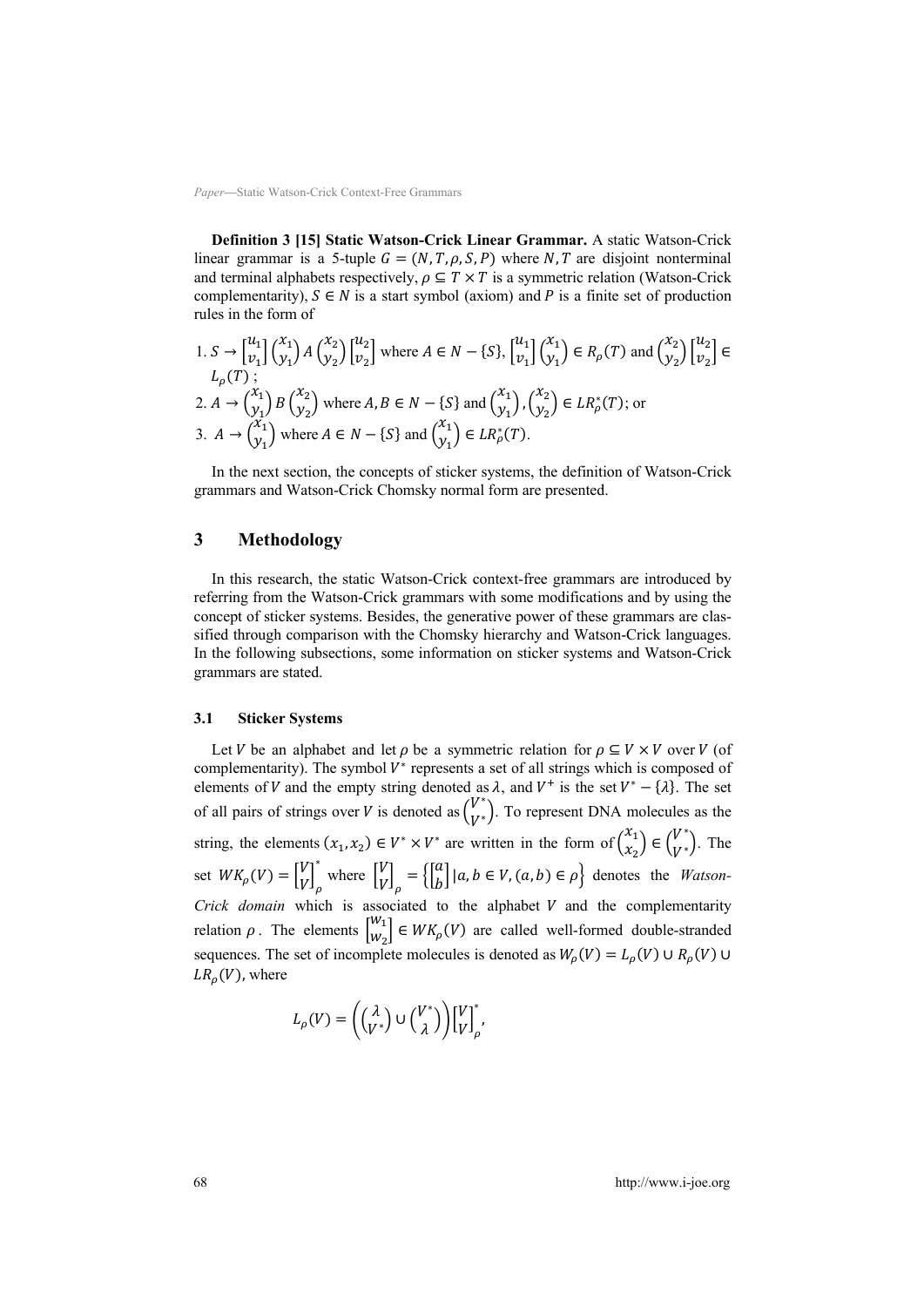$$
R_{\rho}(V) = \begin{bmatrix} V \\ V \end{bmatrix}_{\rho}^{*} \left( \begin{pmatrix} \lambda \\ V^{*} \end{pmatrix} \cup \begin{pmatrix} V^{*} \\ \lambda \end{pmatrix} \right),
$$
  

$$
LR_{\rho}(V) = \left( \begin{pmatrix} \lambda \\ V^{*} \end{pmatrix} \cup \begin{pmatrix} V^{*} \\ \lambda \end{pmatrix} \right) \begin{bmatrix} V \\ V \end{bmatrix}_{\rho}^{*} \left( \begin{pmatrix} \lambda \\ V^{*} \end{pmatrix} \cup \begin{pmatrix} V^{*} \\ \lambda \end{pmatrix} \right)
$$

In this research, the definition of  $LR_o(V)$  is modified according to our grammar, where

$$
LR_{\rho}^{*}(T) = \left( \begin{pmatrix} \lambda \\ T^{*} \end{pmatrix} \cup \begin{pmatrix} T^{*} \\ \lambda \end{pmatrix} \right) \begin{bmatrix} T \\ T \end{bmatrix}_{\rho}^{*} \left( \begin{pmatrix} \lambda \\ T^{*} \end{pmatrix} \cup \begin{pmatrix} T^{*} \\ \lambda \end{pmatrix} \right),
$$
  

$$
LR_{\rho}^{+}(T) = \left( \begin{pmatrix} \lambda \\ T^{*} \end{pmatrix} \cup \begin{pmatrix} T^{*} \\ \lambda \end{pmatrix} \right) \begin{bmatrix} T \\ T \end{bmatrix}_{\rho}^{+} \left( \begin{pmatrix} \lambda \\ T^{*} \end{pmatrix} \cup \begin{pmatrix} T^{*} \\ \lambda \end{pmatrix} \right),
$$

and the alphabet V which was defined in  $W_0(V)$  is changed to alphabet T according to the definition in the Chomsky grammar.

**Definition 4 [3] A sticker system is a construct**  $\gamma = (V, \rho, A, D)$  **where V is an** alphabet,  $\rho \subseteq V \times V$  is a symmetric relation, A is a finite subset of  $LR_{\rho}(V)$  (called *axioms*) and *D* is a finite subset of  $W_o(V) \times W_o(V)$  (called *dominoes*).

#### **3.2 Watson-crick grammars**

In this subsection, the definitions of Watson-Crick grammars are stated as follows. **Definition 5** [13] A Watson-Crick (WK) grammar  $G = (N, T, \rho, S, P)$  is called

- Regular if each production has the form  $A \to \langle u/v \rangle$  where  $A, B \in N$  and  $\langle u/v \rangle \in$  $\langle T^*/T^* \rangle$
- Linear if each production has the form  $A \to \langle u_1/v_1 \rangle B \langle u_2/v_2 \rangle$  or  $A \to \langle u/v \rangle$  where  $A, B \in N$  and  $\langle u/v \rangle, \langle u_1/v_1 \rangle, \langle u_2/v_2 \rangle \in \langle T^*/T^* \rangle$
- Context-free if each production has the form  $A \to \alpha$  where  $A \in N$  and  $\alpha \in \mathbb{R}$  $(N \cup \langle T^*/T^* \rangle)^*$

The notation  $\langle u/v \rangle$  represents the element  $(u, v) \subseteq V \times V$  in the set of pairs of strings and  $\langle T^*/T^* \rangle$  is written instead of  $V^* \times V^*$ .

Next, the definition of Watson-Crick Chomsky normal form is stated.

**Definition 6** [16] A Watson-Crick (WK) context-free grammar  $G =$  $(N, T, \rho, S, P)$  is said to be in Watson-Crick Chomsky normal form if all productions are of the form

- $A \rightarrow BC$ ,
- $A \rightarrow \langle u/v \rangle$ , or
- $S \rightarrow \langle \lambda/\lambda \rangle$ ,

Where  $A \in N$ ,  $B, C \in N - \{S\}$  and  $\langle u/v \rangle \in \langle T/\lambda \rangle \cup \langle \lambda/T \rangle$ .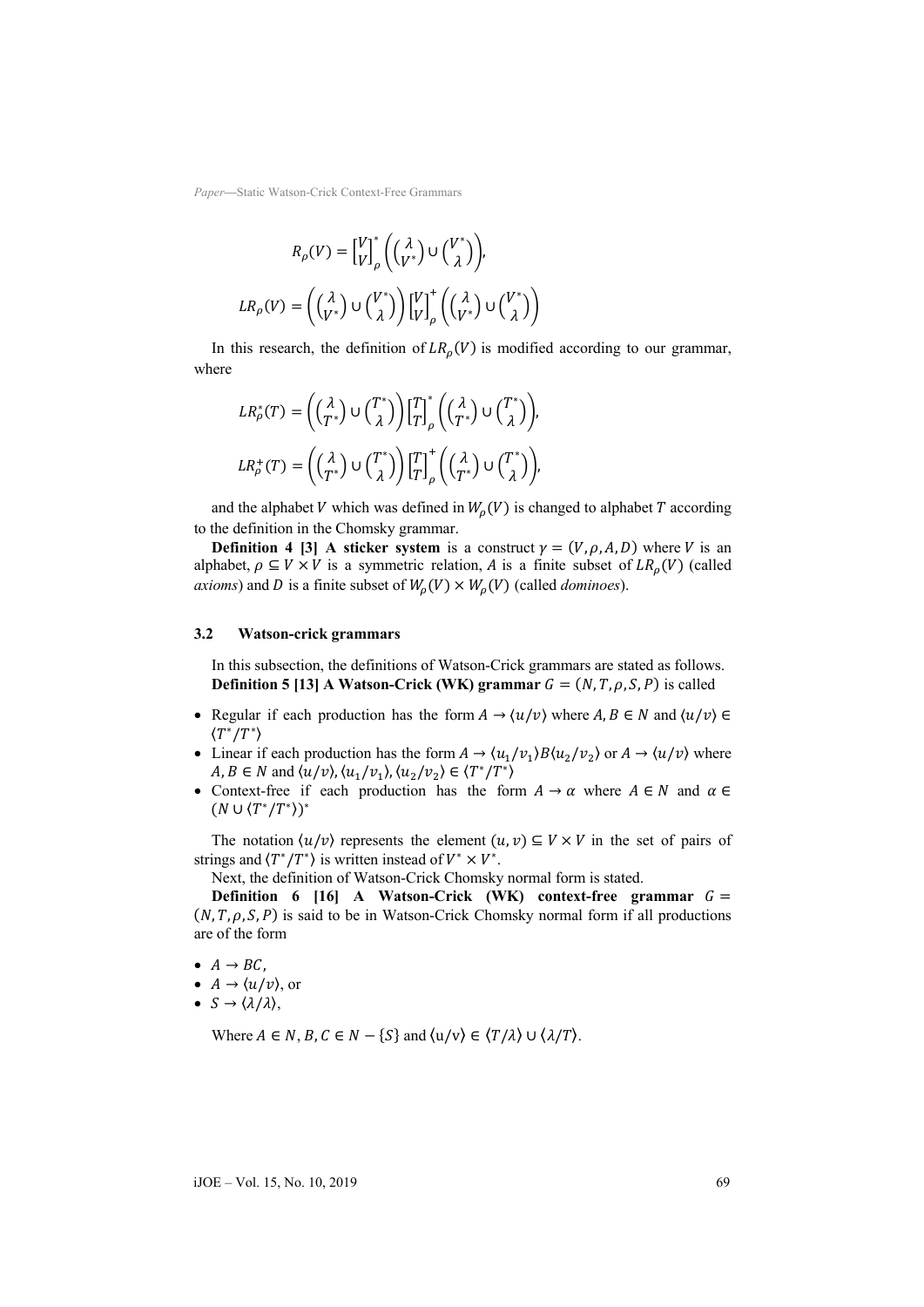In the next section, the definition and the generative power of static Watson-Crick context-free grammars are presented.

### **4 Results and Findings**

In this research, the definition of static Watson-Crick context-free grammar is introduced whereby it is a grammar counterpart of the sticker system that has rules as in context-free grammars.

### **4.1 Definition 7. A static Watson-Crick context-free grammar**

Is a 5-tuple  $G = (N, T, \rho, S, P)$  where N, T are disjoint nonterminal and terminal alphabets, respectively,  $\rho \in T \times T$  is a symmetric relation (Watson-Crick complementarity),  $S \in N$  is a start symbol (axiom) and P is a finite set of production rules in the form of

- 1. *S* →  $x_1A_1x_2A_2 \cdots x_kA_kx_{k+1}$  where  $A_i \in N \{S\}$  for  $1 \le i \le k$ ,  $x_1 \in R_\rho(T)$ ,  $x_i \in$  $LR_{\rho}^{+}(T)$  for  $2 \leq i \leq k$  and  $x_{k+1} \in L_{\rho}(T)$ ;
- 2.  $A \to y_1 B_1 y_2 B_2 \cdots y_t B_t y_{t+1}$  where  $A, B_i \in N \{S\}$  for  $1 \le i \le t, y_i \in LR_p^+(T)$  for  $2 \leq i \leq t$ ; or
- 3.  $A \to x$  where  $A \in N \{S\}$  and  $x \in LR_{\rho}^*(T)$ .

**Remark 1.** The elements  $\begin{bmatrix} u \\ v \end{bmatrix}$  in the set of all pairs of strings  $T \times T$  can be classified into two cases, whether in the form of  $\begin{bmatrix} u \\ v \end{bmatrix} \neq \begin{bmatrix} \lambda \\ \lambda \end{bmatrix}$  $\begin{bmatrix} \lambda \\ \lambda \end{bmatrix}$  or  $\begin{bmatrix} u \\ v \end{bmatrix} = \begin{bmatrix} \lambda \\ \lambda \end{bmatrix}$  $\int_{\lambda}^{\Lambda}$ 

The derivation step for the static Watson-Crick context-free grammar is shown in the following. Let  $G = (N, T, \rho, S, P)$  be a static Watson-Crick context-free grammar. We say that  $\alpha$  derives  $\beta$  in G, denoted or written as  $\alpha \Rightarrow \beta$  such that

- 1.  $\alpha = S$  and  $\beta = x_1 A_1 x_2 A_2 x_3 \cdots x_k A_k x_{k+1}$  where  $\alpha \Rightarrow \beta \in P$ ;
- 2.  $\alpha = xAy$  and  $\beta = xx_1B_1x_2B_2x_3 \cdots x_kB_kx_{k+1}y$  where  $A, B \in N \{S\}$ ,  $x, y \in$  $(LR_p(T) \cup N)^*$  and  $A \Rightarrow x_1B_1x_2B_2x_3 \cdots x_kB_kx_{k+1} \in P$ ; or
- 3.  $\alpha = xAy$  and  $\beta = x\begin{bmatrix} u \\ v \end{bmatrix}y$  where  $A, B \in N \{S\}, x \in R_{\rho}(T), y \in L_{\rho}(T)$  and  $\begin{bmatrix} u \\ v \end{bmatrix} \in$  $LR_{\rho}^*(T).$

The reflexive and transitive closure of  $\Rightarrow$  or ( $\Rightarrow$ ) is denoted by  $\Rightarrow$  or ( $\Rightarrow$ \*). The language generated by a static WK context-free grammar  $G$  , denoted by  $L(G)$ , is defined as  $L(G) = \{u: \begin{bmatrix} u \\ v \end{bmatrix} \in WK_\rho(T)$  and  $S \rightleftharpoons^* \begin{bmatrix} u \\ v \end{bmatrix}$ . The family of languages generated by static WK context-free grammar is denoted by **SCF.** 

Next, an example is illustrated to show the family of languages generated by **SCF**.

**Example 1.** Let  $G = (\{S, A, B\}, \{a, b, c, d\}, \{(a, a), (b, b), (c, c), (d, d)\}, S, P)$  be a static WK context-free grammar, where  $P$  consists of the following rules: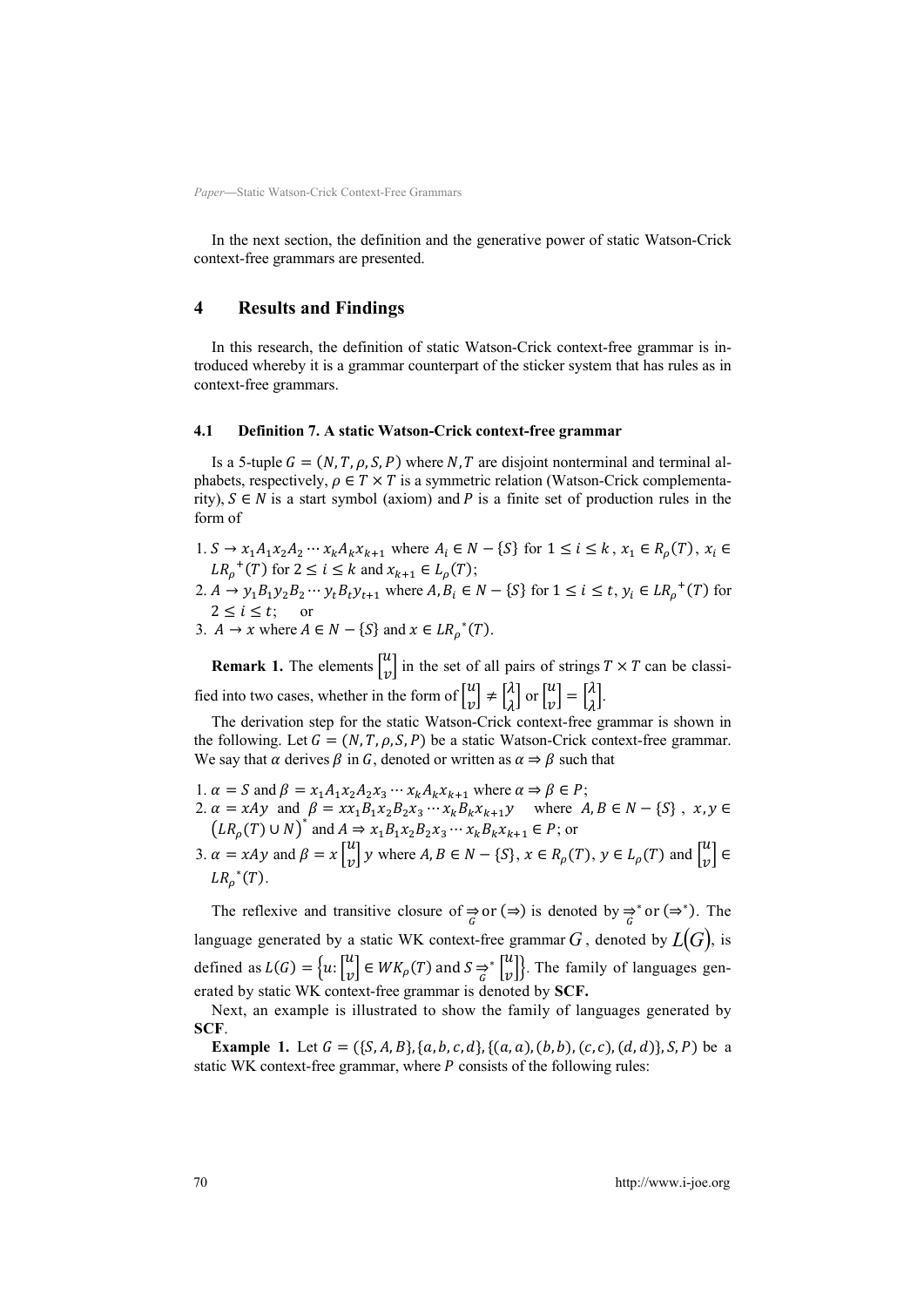$$
S \rightarrow [a] \begin{pmatrix} \lambda \\ a \end{pmatrix} A \begin{pmatrix} d \\ \lambda \end{pmatrix} \begin{pmatrix} d \\ d \end{pmatrix},
$$
  
\n
$$
A \rightarrow \begin{pmatrix} a \\ \lambda \end{pmatrix} \begin{pmatrix} a \\ a \end{pmatrix} \begin{pmatrix} \lambda \\ a \end{pmatrix} A \begin{pmatrix} d \\ \lambda \end{pmatrix} \begin{pmatrix} d \\ d \end{pmatrix},
$$
  
\n
$$
A \rightarrow \begin{pmatrix} a \\ \lambda \end{pmatrix} \begin{pmatrix} b \\ b \end{pmatrix} \begin{pmatrix} \lambda \\ b \end{pmatrix} B \begin{pmatrix} c \\ \lambda \end{pmatrix} \begin{pmatrix} c \\ c \end{pmatrix} \begin{pmatrix} \lambda \\ c \end{pmatrix},
$$
  
\n
$$
B \rightarrow \begin{pmatrix} b \\ \lambda \end{pmatrix} \begin{pmatrix} b \\ b \end{pmatrix} B \begin{pmatrix} \lambda \\ c \end{pmatrix} B \begin{pmatrix} c \\ c \end{pmatrix}.
$$
  
\n
$$
B \rightarrow \begin{pmatrix} b \\ \lambda \end{pmatrix} \begin{pmatrix} \lambda \\ c \end{pmatrix}.
$$

From this, we obtain the derivation:

$$
S \Rightarrow^* \left[ \begin{matrix} a^{n-1} \\ a^{n-1} \end{matrix} \right] \left( \begin{matrix} \lambda \\ a \end{matrix} \right) A \left( \begin{matrix} d \\ \lambda \end{matrix} \right) \left[ \begin{matrix} d^{n-1} \\ d^{n-1} \end{matrix} \right]
$$

$$
\Rightarrow \left[ \begin{matrix} a^n b \\ a^n b \end{matrix} \right] \left( \begin{matrix} \lambda \\ b \end{matrix} \right) B \left( \begin{matrix} c \\ \lambda \end{matrix} \right) \left[ \begin{matrix} c d^n \\ c d^n \end{matrix} \right]
$$

$$
\Rightarrow^* \left[ \begin{matrix} a^n b^{m-1} \\ a^n b^{m-1} \end{matrix} \right] \left( \begin{matrix} \lambda \\ b \end{matrix} \right) B \left( \begin{matrix} c \\ \lambda \end{matrix} \right) \left[ \begin{matrix} c^{m-1} d^n \\ c^{m-1} d^n \end{matrix} \right]
$$

$$
\Rightarrow \left[ \begin{matrix} a^n b^m c^m d^n \\ a^n b^m c^m d^n \end{matrix} \right].
$$

Hence, G generates the language  $L(G) = \{a^n b^m c^m d^n | n, m \ge 1\}.$ 

In the investigation of the generative power of static Watson-Crick context-free grammars, we observe the results on the relationships between the families of languages generated by static Watson-Crick grammars to the families of Chomsky languages and Watson-Crick languages.

The following two lemmas immediately follow from the definition of static Watson-Crick context-free grammars. Lemma 1 shows the inclusion between context-free languages with static WK context-free languages; while Lemma 2 presents the inclusion between static Watson-Crick regular, linear and context-free languages.

### **4.2 Lemma 1.**  $CF \subseteq SCF$ .

Proof. For a context-free grammar  $G = (N, T, S, P)$ , its static WK variant  $G' =$  $(N, T, \rho, S, P')$  is defined where  $\rho = \{(a, a) | a \in T\}$  and for each production  $A \to \alpha \in$ P, every terminal string x in  $\alpha$  is changed to  $\begin{bmatrix} x \\ x \end{bmatrix}$ . Then, it is easy to see that  $L(G') =$  $L(G)$ .  $\blacksquare$ 

### **4.3 Lemma 2. The following inclusion holds:**

 $SREG \subseteq SLIN \subseteq SCF$ .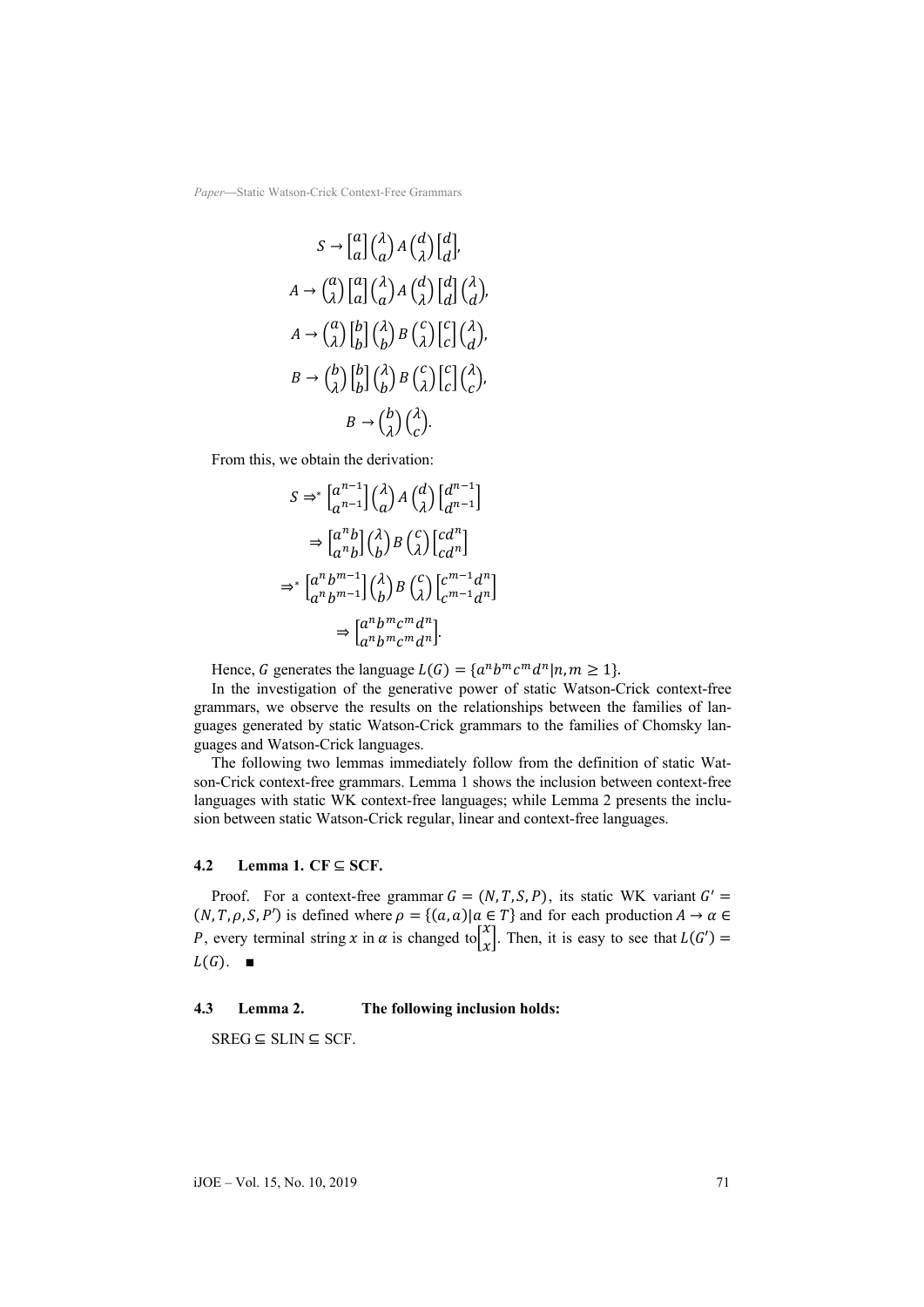Proof. The inclusion follows from the definition of static Watson-Crick grammars and by referring to the Chomsky hierarchy.

Next, we show that the language generated by static Watson-Crick context-free grammar can generate some non-context-free languages to relate the generative power in Lemma 2 with the result in [14, 15].

#### **4.4 Lemma 3. SCF** – **CF**  $\neq \emptyset$

Proof. Consider the static WK context-free grammar  $G =$  $({S, A, B, C, D, E}, {a, b, c}, \rho, S, P)$  where *P* contains the following productions:

1. 
$$
S \rightarrow SS
$$
,  
\n2.  $S \rightarrow [a] \begin{pmatrix} a \\ \lambda \end{pmatrix} A \begin{pmatrix} c \\ \lambda \end{pmatrix} \begin{pmatrix} c \\ c \end{pmatrix}$ ,  
\n3.  $A \rightarrow \begin{pmatrix} a \\ \lambda \end{pmatrix} A \begin{pmatrix} c \\ \lambda \end{pmatrix}$ ,  
\n4.  $A \rightarrow \begin{pmatrix} b \\ \lambda \end{pmatrix} B$ ,  
\n5.  $B \rightarrow \begin{pmatrix} \lambda \\ a \end{pmatrix} C$ ,  
\n6.  $C \rightarrow \begin{pmatrix} b \\ \lambda \end{pmatrix} B$ ,  
\n7.  $C \rightarrow \begin{pmatrix} \lambda \\ b \end{pmatrix} D \begin{pmatrix} \lambda \\ c \end{pmatrix}$ ,  
\n8.  $D \rightarrow \begin{pmatrix} \lambda \\ b \end{pmatrix} D \begin{pmatrix} \lambda \\ c \end{pmatrix}$ ,  
\n9.  $D \rightarrow \begin{bmatrix} b \\ b \end{bmatrix}$ .

Thus, the derivation for each of the production rules is defined as follows: **Step 1.** From rule (i):

$$
S \Rightarrow SS. \tag{1}
$$

**Step 2.** Derivation (1) can be continued with rule (ii):

$$
S \Rightarrow \begin{bmatrix} a \\ a \end{bmatrix} \begin{pmatrix} a \\ \lambda \end{pmatrix} A \begin{pmatrix} c \\ \lambda \end{pmatrix} \begin{bmatrix} c \\ c \end{bmatrix} S \tag{2}
$$

**Step 3.** Derivation (2) can be continued with rule (iii) or rule (iv). Without the loss of generality, we apply rule (iii)  $k \ge 0$  times and apply rule (iv):

$$
S \Rightarrow^* \left[ \begin{matrix} a \\ a \end{matrix} \right] \left( \begin{matrix} a \\ \lambda \end{matrix} \right) \left( \begin{matrix} a^k \\ \lambda \end{matrix} \right) \left( \begin{matrix} b \\ \lambda \end{matrix} \right) A \left( \begin{matrix} c^k \\ \lambda \end{matrix} \right) \left( \begin{matrix} c \\ \lambda \end{matrix} \right) \left[ \begin{matrix} c \\ c \end{matrix} \right] S = \left[ \begin{matrix} a \\ a \end{matrix} \right] \left( \begin{matrix} a^{k+1} \\ \lambda \end{matrix} \right) \left( \begin{matrix} b \\ \lambda \end{matrix} \right) A \left( \begin{matrix} c^{k+1} \\ \lambda \end{matrix} \right) \left[ \begin{matrix} c \\ c \end{matrix} \right] S. \tag{3}
$$

**Step 4.** Derivation (3) can only be continued with rule (v):

$$
S \Rightarrow^* \left[ \begin{matrix} a \\ a \end{matrix} \right] \left( \begin{matrix} \alpha^{k+1} \\ \lambda \end{matrix} \right) \left( \begin{matrix} b \\ \lambda \end{matrix} \right) \left( \begin{matrix} \lambda \\ a \end{matrix} \right) C \left( \begin{matrix} c^{k+1} \\ \lambda \end{matrix} \right) \left[ \begin{matrix} c \\ c \end{matrix} \right] S = \left[ \begin{matrix} aa \\ aa \end{matrix} \right] \left( \begin{matrix} \alpha^k \\ \lambda \end{matrix} \right) \left( \begin{matrix} b \\ \lambda \end{matrix} \right) C \left( \begin{matrix} c^{k+1} \\ \lambda \end{matrix} \right) \left[ \begin{matrix} c \\ c \end{matrix} \right] S. \tag{4}
$$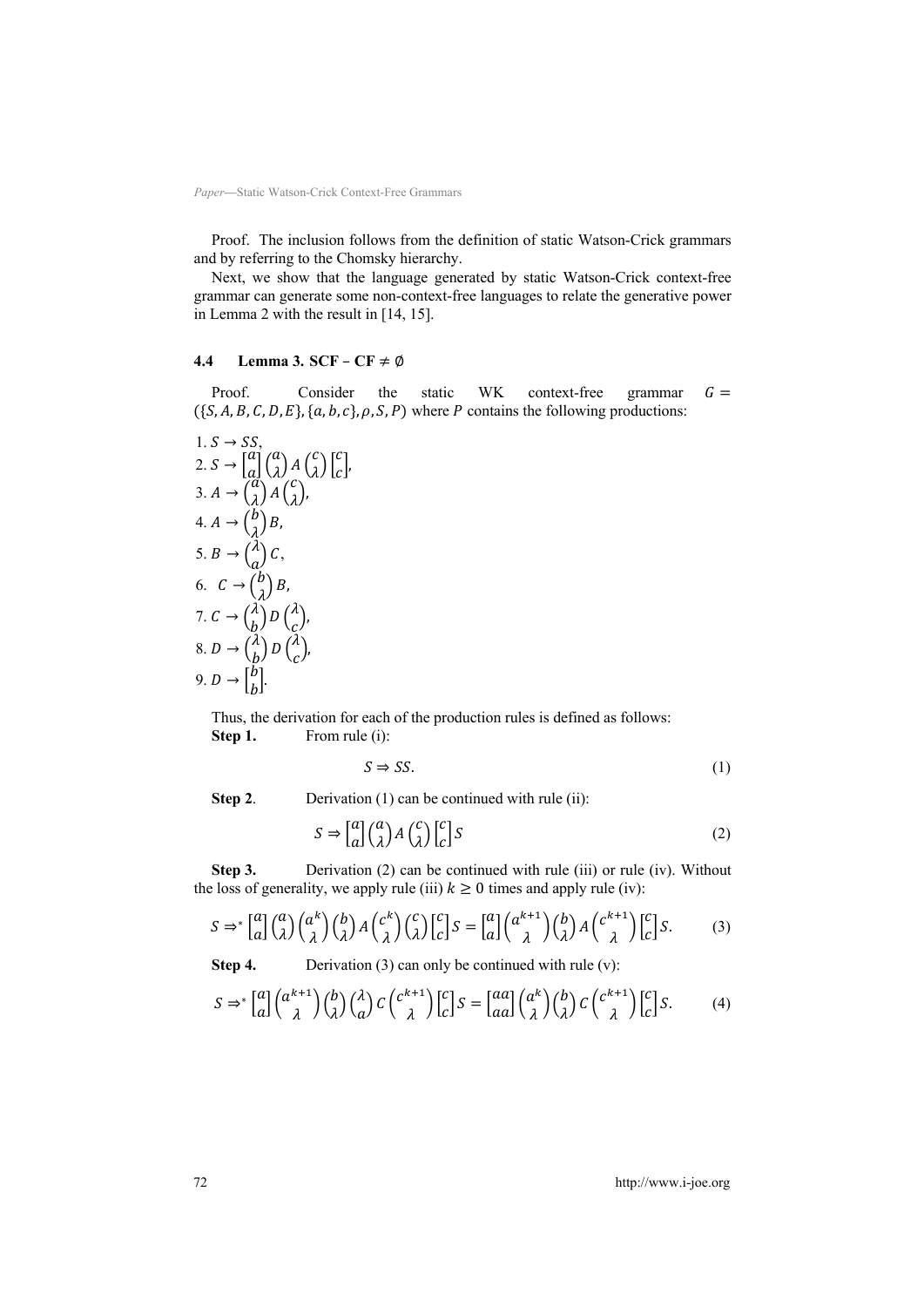**Step 5.** Derivation (4) can be continued with rule (vi) and rule (vii). Rule (vi) must be applied *k* times to complete the lower strand of  $\binom{a^k}{\lambda}$ , which results in applying rule (v)  $k$  times, and then we apply rule (vii):

$$
S \Rightarrow^* \left[ \begin{matrix} aa \\ aa \end{matrix} \right] \left( \begin{matrix} a^k \\ a^k \end{matrix} \right) \left( \begin{matrix} b \\ \lambda \end{matrix} \right) \left( \begin{matrix} b^k \\ \lambda \end{matrix} \right) C \left( \begin{matrix} c^{k+1} \\ \lambda \end{matrix} \right) \left[ \begin{matrix} c \\ c \end{matrix} \right] S = \left[ \begin{matrix} a^{k+2} \\ a^{k+2} \end{matrix} \right] \left[ \begin{matrix} b \\ b \end{matrix} \right] \left( \begin{matrix} b^k \\ \lambda \end{matrix} \right) D \left( \begin{matrix} c^k \\ \lambda \end{matrix} \right) \left[ \begin{matrix} cc \\ cc \end{matrix} \right] S. \tag{5}
$$

**Step 6.** To complete derivation  $(5)$ , we apply rule (viii)  $k$  times to complete the lower strand of  $\binom{b^k}{\lambda}$  and  $\binom{c^k}{\lambda}$ . The derivation is completed with rule (ix) and we apply again the similar step to complete the whole derivation of  $L(G)$ :

$$
S \Rightarrow^* \left[ \begin{matrix} a^{k+2} b^{k+2} c^{k+2} \\ a^{k+2} b^{k+2} c^{k+2} \end{matrix} \right] S = \left[ \begin{matrix} a^{k+2} b^{k+2} c^{k+2} \ a^{k+2} b^{k+2} c^{k+2} \\ a^{k+2} b^{k+2} c^{k+2} \ a^{k+2} b^{k+2} c^{k+2} \end{matrix} \right].
$$

Thus,  $L(G) = \{a^{n_1}b^{n_1}c^{n_1} a^{n_2}b^{n_2}c^{n_2} | n_1, n_2 \ge 2\}.$ 

Next, the result shows that the family of Watson-Crick context-free languages is included in the family of static Watson-Crick context-free languages.

#### **4.5 Lemma 4. The following inclusion holds:**

 $WKCF \subseteq SCF$ .

*Proof.* Let  $G = (N, T, \rho, S, P)$  be a WK context-free grammar (WKCF) in a modified Chomsky normal form. We construct a static WK context-free grammar (SCF) where  $G' = (N', T, \rho, S, P')$  such that  $L(G) = L(G')$ . Without loss of generality, we assume that  $m \ge n$ . We set  $N' = N \cup \{A' | A \in N\}$  where A's are new nonterminals and P' contains the productions of P in the form of  $A \to BC$ ,  $A \to \begin{pmatrix} \lambda & 1 \\ 1 & \lambda \end{pmatrix}$  $\binom{n}{\lambda}$  and the set of productions

$$
A \rightarrow {\begin{pmatrix} u_1 u_2 \cdots u_m \\ \lambda \end{pmatrix}} A', A' \rightarrow {\begin{pmatrix} \lambda \\ v_1 v_2 \cdots v_n \end{pmatrix}},
$$
  
\n
$$
A \rightarrow {\begin{pmatrix} u_1 u_2 \cdots u_{m-1} \\ \lambda \end{pmatrix}} {\begin{pmatrix} u_m \\ v_1 \end{pmatrix}} {\begin{pmatrix} \lambda \\ v_2 \cdots v_n \end{pmatrix}},
$$
  
\n
$$
A \rightarrow {\begin{pmatrix} u_1 u_2 \cdots u_{m-2} \\ \lambda \end{pmatrix}} {\begin{pmatrix} u_{m-1} u_m \\ v_1 v_2 \end{pmatrix}} {\begin{pmatrix} \lambda \\ v_3 \cdots v_n \end{pmatrix}},
$$
  
\n
$$
A \rightarrow {\begin{pmatrix} \lambda \\ v_1 v_2 \cdots v_n \end{pmatrix}} A', A' \rightarrow {\begin{pmatrix} u_1 u_2 \cdots u_m \\ \lambda \end{pmatrix}},
$$
  
\n
$$
A \rightarrow {\begin{pmatrix} \lambda \\ v_1 v_2 \cdots v_{n-1} \end{pmatrix}} {\begin{pmatrix} u_1 \\ v_n \end{pmatrix}} {\begin{pmatrix} u_2 \cdots u_m \\ \lambda \end{pmatrix}},
$$

for each production  $A \to {u_1 u_2 \cdots u_m \choose v_1 v_2 \cdots v_n} \in P$ .

First, we need to show that  $L(G) \subseteq L(G')$ . For  $w \subseteq L(G)$ , we consider the following derivation where  $S \Rightarrow w_1 \Rightarrow w_2 \Rightarrow \cdots \Rightarrow w_k \Rightarrow w_{k+1} \Rightarrow \cdots \Rightarrow w$  for  $k \ge 1$  and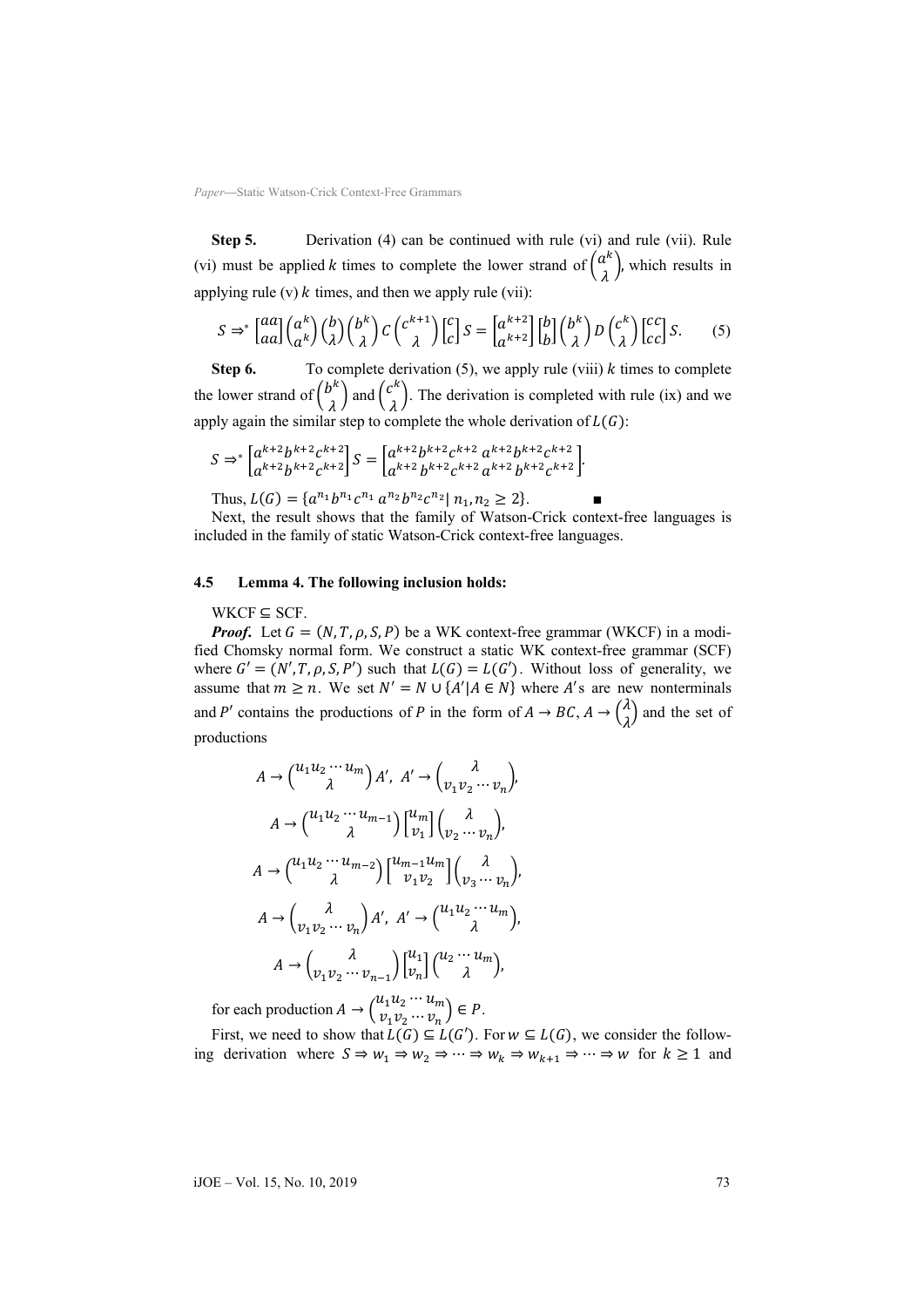$w_{k+1}$  is obtained from  $w_k$  by applying rule  $A \to \langle u/v \rangle \in P$  where  $u = u_1 u_2 \cdots u_m$ ,  $v = v_1 v_2 \cdots v_n$  and  $m \ge n$ . There are some cases in the "sticking" of the symbols, u and  $\nu$  whereby

- 1. The symbols  $u$  and  $v$  are not complementary to each other.
- 2. The symbols  $u$  and  $v$  are complement to each other partially or completely.

For example, let  $w = x \begin{pmatrix} u_{i_1} u_{i_2} \cdots u_{i_s} \\ v_{i_1} v_{i_2} \cdots v_{i_s} \end{pmatrix}$  $v_{i_1}^{u_1} v_{i_2}^{u_2} \cdots v_{i_s}^{u_s}$   $y$ . In this case, we replace  $A \rightarrow \langle u/v \rangle$  in the corresponding derivation in  $G'$  with production

$$
A \rightarrow {\begin{pmatrix} u_{i_1}u_{i_2}\cdots u_{i_s} \\ \lambda \end{pmatrix}} A', A' \rightarrow {\begin{pmatrix} \lambda \\ v_{j_1}v_{j_2}\cdots v_{j_s} \end{pmatrix}},
$$

$$
A \rightarrow {\begin{pmatrix} u_{i1}u_{i2}\cdots u_{i1-1} \\ \lambda \end{pmatrix}} {\begin{pmatrix} u_{i3} \\ v_{j1} \end{pmatrix}} {\begin{pmatrix} \lambda \\ v_{j2}\cdots v_{j_s} \end{pmatrix}},
$$

$$
A \rightarrow {\begin{pmatrix} u_{i1}u_{i2}\cdots u_{i1-2} \\ \lambda \end{pmatrix}} {\begin{pmatrix} u_{i1-1}u_{i s} \\ v_{j1}v_{j2} \end{pmatrix}} {\begin{pmatrix} \lambda \\ v_{j3}\cdots v_{j_s} \end{pmatrix}},
$$

$$
A \rightarrow {\begin{pmatrix} \lambda \\ v_{j1}v_{j2}\cdots v_{j1-1} \end{pmatrix}} {\begin{pmatrix} u_{i1} \\ v_{js} \end{pmatrix}} {\begin{pmatrix} u_{i2}\cdots u_{is} \\ \lambda \end{pmatrix}}.
$$

In a derivation  $S \Rightarrow^* w$  in G, every application of production rule  $A \rightarrow \langle u/v \rangle$  is replaced with all the possibilities of production rules as stated above which results in the derivation  $S' \Rightarrow S \Rightarrow^* w$  in G'. The similar arguments also holds to show for  $L(G') \subseteq$  $L(G)$ .

Combining the results above with the results from [3, 15], we obtain the following relation in the hierarchy form. The relation in Figure 1 holds where the solid arrows represent the proper inclusions of the lower families into the upper families, while the dotted arrow represents the inclusions.



**Fig. 1.** The hierarchy of static Watson-Crick, Watson-Crick and Chomsky language families.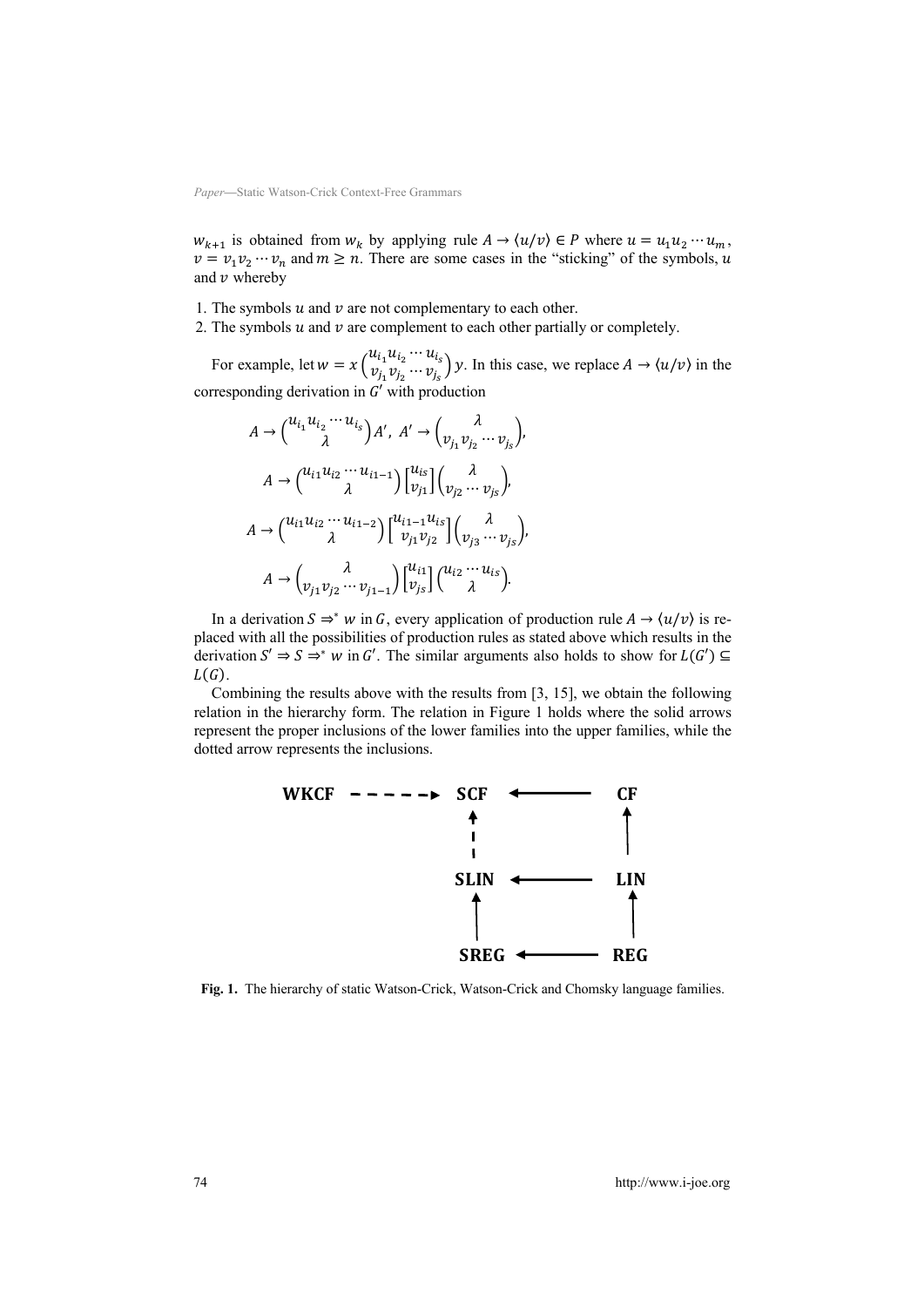# **5 Conclusion**

In this paper, we defined a new theoretical model known as the static Watson-Crick context-free grammar and investigated some of their generative powers. Based on the results obtained, we can conclude that:

- 1. The family of context-free languages is strictly included in the family of static Watson-Crick context-free languages,
- 2. Static Watson-Crick context-free grammars can generate non context-free languages,
- 3. The family of Watson-Crick context-free languages is included in the family of static Watson-Crick context-free languages.

The contribution from the results of this research leads to the development of different variants of WK grammars which are useful for DNA based computing devices and algorithmic techniques.

### **6 Acknowledgements:**

This research work is supported by Ministry of Education (MOE) and Research Management Centre (RMC), Universiti Teknologi Malaysia (UTM) through Research University Grant Vote No. 5F022 and UTM under Zamalah Scholarship.

# **7 References**

- **[1]** Adleman, L.M., Molecular Computation of Solutions to Combinatorial Problems. Science, 1994. 266(5187): 1021-1024. https://doi.org/10.1126/science.7973651
- [2] [Kari, L., Paun, G., Ronzenberg, G., Sa](https://doi.org/10.1126/science.7973651)lomaa, A and Yu, S. DNA Computing, Sticker Systems and Universality. ActaInformatica. 1998. 35: 401- 420. https://doi.org/10.1007/s002360050125
- [3] [Paun, G., Rozenberg, G. and Salomaa,](https://doi.org/10.1007/s002360050125) A. DNA Computing: New Computing Paradigms. New York: Springer-Verlag Berlin Heidelberg. 1998.
- [4] Mohd Sebry, N. A., Hamzah, N. Z. A., Sarmin, N. H., Fong, W. H. and Turaev, S. Sticker System over Monoid. Malaysian Journal of Fundamental and Applied Sciences, 2012. 8(3): 127-132. https://doi.org/10.11113/mjfas.v8n3.136
- [5] [Mathuri, S., Fong, W. H., Sarmin, N.H.](https://doi.org/10.11113/mjfas.v8n3.136) and Turaev, S. Probabilistic Sticker Systems. Malaysian Journal of Fundamental and Applied Sciences, 2013. 9(3): 150-155.
- [6] Gan, Y.S., Fong, W. H., Sarmin, N.H. and Turaev, S. The Generative Power of Weighted One-Sided and Regular Sticker Systems. AIP Conference Proceedings, 2014, 1602:855- 862. https://doi.org/10.1063/1.4882584
- [7] [Freund, R., Paun, G. Rozenberg,](https://doi.org/10.1063/1.4882584) and Salomaa, A. Watson-Crick Finite Automata. Proc. 3rd DIMACS Workshop on DNA based Computers. 1997. Philadelphia: 297-328. https://doi.org/10.1090/dimacs/048/22
- [8] [Czeizler, E., Czeizler, E., Kari, L.](https://doi.org/10.1090/dimacs/048/22) and Salomaa, K. On the descriptional complexity of Watson-Crick automata. Theoretical Computer Science. 2009. 410(35): 3250-3260. https://doi.org/10.1016/j.tcs.2009.05.001